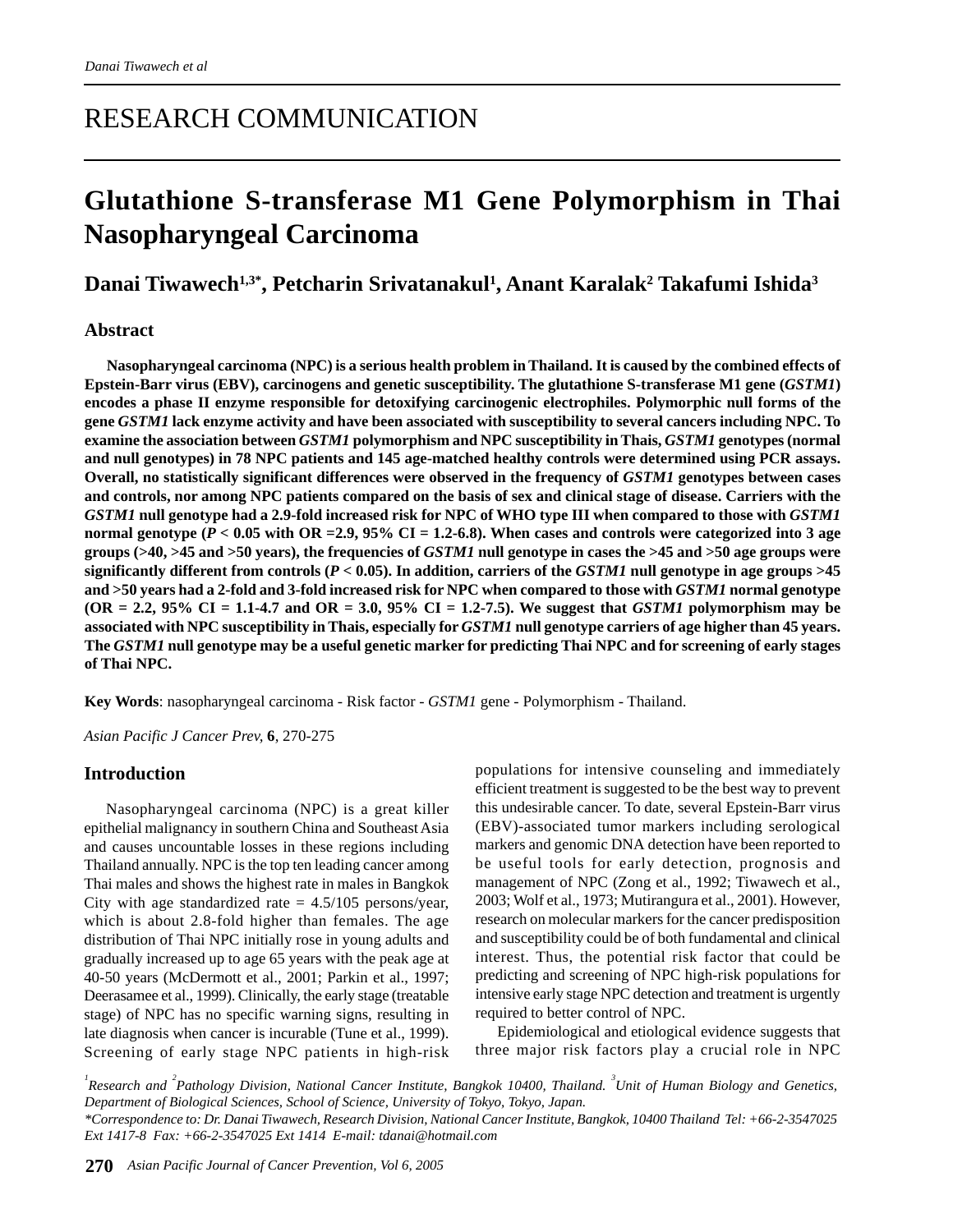tumorigenesis. These are EBV infection, chemical carcinogen exposure and individual genetic susceptibility. However, the mechanism of NPC induction by these factors is still unknown. Among the three, EBV is well recognized as a causal factor for NPC (Zong et al., 1992; Wolf et al., 1973). On the other hand, a minority of EBV-infected persons have been developed NPC, suggesting that other risk factors may be involved in its development. It has been suggested that these may include environmental factors such as lifestyle and occupational exposure to chemical carcinogens and tumor promoters (Jeannel et al., 1990; Hildesheim et al., 1992; Nam et al., 1992; IARC, 1997; Armstrong et al.,1998; Ho et al., 1999; Mirabeelli et al., 2000; Vaughan et al., 2000). In addition, host susceptibility genes including HLA-regions, interferon-alpha and p53 alleles and a number of other polymorphic genes that encode enzymes involved in metabolic activation (phase I) and detoxification (phase II) of xenobiotics have been reported as remarkable risk factors (Lu et al., 1990; Golovleva et al., 1997; Nazar-Stewart et al., 1999; Kongruttanachok et al., 2001).

With respect to human phase II detoxification enzymes, at least five classes (alpha, mu, pi, sigma and theta) of cytosolic glutathione S-transferases (GSTs) have been identified. However, only enzymes in three classes including GST-M (mu), GST-P (pi) and GST-T (theta) class play a key role in the detoxification of carcinogenic electrophiles such as aflatoxin and polycyclic aromatic hydrocarbons (PAHs) in tobacco smoke (e.g., benzo[a]pyrene and other procarcinogens of PAHs). The absence of a homozygous allele of GSTM1 gene (e.g., the *GSTM1* null genotype) yields a complete loss of enzyme activity for binding with genotoxic substrates including epoxides derived from aflatoxin and PAHs (Hayes and Pulford, 1995). Actually, the frequency of *GSTM1* null genotype varies among different ethnic groups. For example, it is 20-30% in African-Americans (Ford et al., 2000), 45-56% in Asians (Gao and Zhang, 1999; Kiyohara et al., 2002), and 40-58% in Caucasians (Strange et al., 2000). Due to the lack of function to detoxify carcinogens, it is believed that individuals of the *GSTM1* null genotype are more prone to develop NPC than those of the *GSTM1* normal genotype.

Cumulative data from molecular epidemiological studies has demonstrated that individuals with the *GSTM1* null genotype are susceptible to cancer in various organs including the skin, prostate gland, colorectal system, nasopharynx, gastric system, oral cavity, ovaries, cervix, lungs, breasts, bladder and liver (Heagerty et al., 1994; Autrup et al., 1999; Gawronska-Szklarz et al., 1999; Nazar-Stewart et al., 1999; Setiawan et al., 2000; Kietthubthew et al., 2001; Spurdle et al., 2001; Sierra-Torres et al., 2003; Sweeney et al., 2003; van der Hel et al., 2003; Srivastava et al., 2004; Deng et al., 2005). However, results of many other studies dealing with association between *GSTM1* polymorphism and some of these cancers are still contradictory (Kelsey, et al., 1997; Lallas et al., 2000; Kim et al., 2002; Cheng et al., 2003; Zheng et al., 2003).

A previous study by Nazar-Stewart et al. on *GSTM1* null

genotype and NPC susceptibility in Caucasian populations revealed that the *GSTM1* null genotype was moderately associated with increased risk of NPC (OR = 1.9, 95% CI = 1.0-3.3 for all cases and OR = 1.7, 95% CI =  $0.8\tilde{p}3.5$  for squamous cell cases) (Nazar-Stewart et al., 1999). However, a recent study by Cheng et al. on a Taiwanese group claimed that there was no association between *GSTM1* null genotype and risk of NPC (Cheng et al., 2003). Since the results of these two studied are inconsistent and an association between the *GSTM1* polymorphism and NPC susceptibility has not been studied in Thai populations, we conducted a casecontrol study on Thais to determine whether *GSTM1* polymorphism could be a risk factor in predicting NPC susceptibility or could be used to evaluate cancer status.

### **Materials and methods**

#### *Study Subjects*

DNA samples from peripheral blood leukocytes of 78 ethnic Thai NPC patients (48 males and 30 females with a mean age of 50 years, range 29-84 years) who had admitted at the National Cancer Institute of Thailand (NCIT) were examined. All were histologically proven to have NPC based on the criteria of WHO. There were 12 cases of WHO type I, 34 cases of WHO type II and 32 cases of WHO type III. Tumor staging was based on the TNM tumor classification by the 1997 AJCC system (Fleming et al., 1997). There were 11 cases of NPC stages I & II and 67 cases of NPC stage III & IV. DNA samples were also obtained from 145 agematched healthy individuals as controls (46 males and 99 females with a mean age of 49 years, range 26-82 years) that visited the NCIT for general health check-ups.

The incidence of NPC in Thailand is highest in Bangkok City and shows a peak at age 40-50 years (Deerasamee et al., 2000), suggesting that Thai people over 40 years may possibly represent an NPC high-risk group. Thus, in this study, both cases and controls were divided into 3 groups of ages >40, >45 and >50 years, in order to determine whether there was an age dependent association between *GSTM1* polymorphism and NPC.

#### *GSTM1 genotyping*

*GSTM1* genotypes were determined by the PCR method described elsewhere (Nazar-Stewart et al., 1999) using primers 5'-GAA CTC CCT GAA AAG CTA AAG C-3' and 5'-GTT GGG CTC AAA TAT ACG GTG G-3'. Coamplification of human β-globin using primers 5'-AAC TTC ATC CAC GTT CAC C-3' and 5'-GAA GAG CCA AGG ACA GGT AC-3' was used to confirm the true GSTM1 null genotype and not a failure in the PCR assay. Only samples that gave β-globin PCR positive results were recruited in the study. Briefly, the reaction mixture  $(50 \,\mu\text{I})$  was incubated at 95 ˚C for 5 min prior to the PCR and then further processed for 40 cycles at 94 ˚C for 10 sec, 60 ˚C for 20 sec and 72 ˚C for 45 sec followed by extension at 72 ˚C for 5 min. The amplified products were subjected to electrophoresis on 2.5% agarose gel (Sigma), stained with ethidium bromide,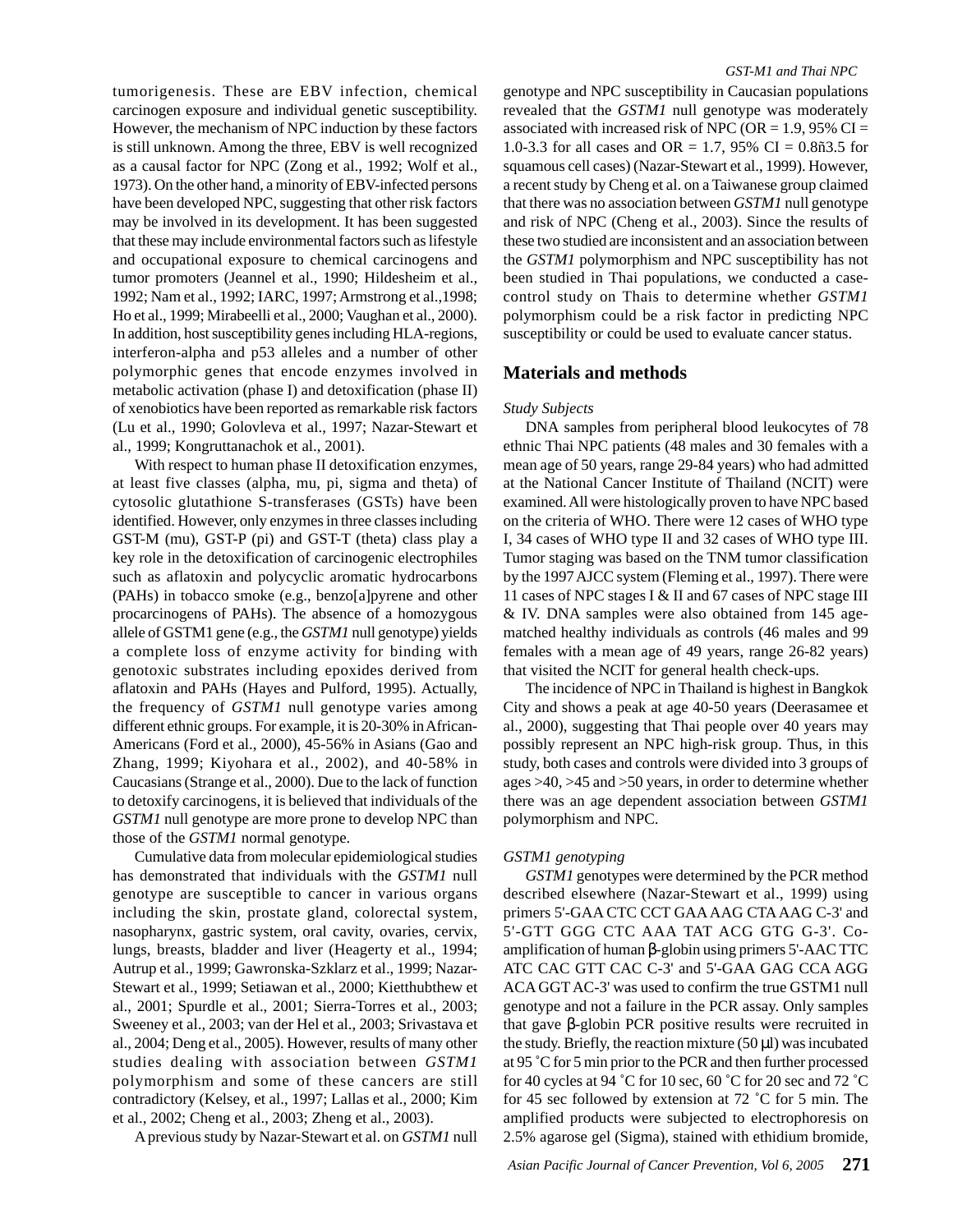#### *Danai Tiwawech et al*



**Figure 1. PCR Analysis of** *GSTM1* **in NPC Patients.** The normal [lane 1: 268 bp (β-globulin) + 215 bp (*GSTM1*)] and null [lane 2: 268 bp (β-globulin)] genotypes of *GSTM1* are distinguishable on 2.5% agarose gel electrophoresis by the presence and absence of the *GSTM1* band. Lane 3: a negative control. M: a 100 bp size marker.

and visualized under ultraviolet light. The PCR products of *GSTM1* and β-globin were 215 and 268 base pairs (bp) in length, respectively (Figure 1). Double distilled water was used as the negative control.

#### *Statistical Analyses*

The Chi-square test was used to compare the prevalence of *GSTM1* genotypes between cases and controls. A P value of less than 0.05 was used as the criterion for a significant difference. OR and 95% CI were calculated to determine NPC risk between the *GSTM1* normal and null genotypes of cases and controls. Statistical analyses were carried out using EpiCalc 2000 statistical software version 1.02 (EpiCalc 2000).

# **Results**

The overall frequency of the *GSTM1* null genotype in controls and cases were 51% and 64% respectively (Table 1). Although the *GSTM1* null genotype was found more frequently in NPC patients than in controls, the difference was not statistically significant ( $P > 0.05$ ). Similarly, individuals with the *GSTM1* null genotype showed a moderate risk for NPC with OR =  $1.7$  (95% CI = 0.9-3.0), although there was no significant difference from controls.

With regard to sex, histological type and clinical stage, there were no statistically significant differences in *GSTM1* null genotype frequencies between cases and controls (P  $>$ 0.05) with an exception of undifferentiated carcinoma (WHO type III) of which frequency of *GSTM1* genotypes was significantly different from that of controls  $(P < 0.01)$ . Individuals who carried the *GSTM1* null genotype had a 2.9 fold increased risk of developing WHO type III NPC (OR  $= 2.9, 95\% \text{CI} = 1.2-6.8$ .

Among *GSTM1* null genotype carriers, males had a higher risk for NPC than females (OR for males : OR for females = 2.2 : 1.4). In addition, *GSTM1* null genotype carriers had a higher risk of developing WHO type III than WHO type I and WHO type II, respectively (OR for WHO type III : OR for WHO type I : OR for WHO type II =  $2.9$  : 1.9 : 1.1). Furthermore, *GSTM1* null genotype carriers have a higher risk of developing NPC stage I & II than stage III & VI (OR for stage I & II : stage III & VI =  $2.6$  : 1.6).

When cases and controls were categorized into 3 age groups of >40, >45 and >50 years, the frequency of *GSTM1* null genotypes in the two groups >45 and >50 years were significantly different from those of controls ( $P < 0.05$ ), whereas the group >40 showed no difference (Table 2). The *GSTM1* null genotype carriers age groups >45 and >50 years had 2-fold and 3-fold higher risk, respectively of developing NPC (OR = 2.2, 95% CI = 1.1-4.7 and OR = 3.0, 95% CI = 1.2-7.5) when compared to *GSTM1* normal genotype carriers.

# **Discussion**

NPC remains one of the major causes of mortality in southern China and in most parts of Southeast Asia including

**Table 1. Frequency of** *GSTM1* **Genotypes in Healthy Controls and NPC Patients**

| Group             | No. of sample | Mean age | $GSTM1$ genotypes, n $(\%)$ |           | P <sup>a</sup> | OR <sup>b</sup> (95%CI) |
|-------------------|---------------|----------|-----------------------------|-----------|----------------|-------------------------|
|                   |               |          | normal                      | null      |                |                         |
| Controls          | 145           | 49       | 71 (49.0)                   | 74 (51.0) |                |                         |
| <b>Sex</b>        |               |          |                             |           |                |                         |
| Male              | 46            | 48       | 24(52.2)                    | 22(47.8)  |                |                         |
| Female            | 99            | 50       | 47 (47.5)                   | 52(52.5)  |                |                         |
| <b>NPC</b>        | 78            | 50       | 28 (35.9)                   | 50(64.1)  | >0.05          | $1.7(0.9-3.0)$          |
| <b>Sex</b>        |               |          |                             |           |                |                         |
| Male              | 48            | 49       | 16(33.3)                    | 32(66.7)  | >0.05          | $2.2(1.0-5.0)$          |
| Female            | 30            | 52       | 12(40.0)                    | 18(60.0)  | >0.05          | $1.4(0.6-3.1)$          |
| Histological type |               |          |                             |           |                |                         |
| WHO I             | 12            | 59       | 4(33.3)                     | 8(66.7)   | >0.05          | $1.9(0.6-6.7)$          |
| WHO II            | 34            | 50       | 16(47.1)                    | 18(52.9)  | >0.05          | $1.1(0.5-2.3)$          |
| WHO III           | 32            | 47       | 8(25.0)                     | 24(75.0)  | < 0.01         | $2.9(1.2-6.8)$          |
| Clinical stage    |               |          |                             |           |                |                         |
| Stage I & II      | 11            | 48       | 3(27.3)                     | 8(72.7)   | >0.05          | $2.6(0.7-10.0)$         |
| Stage III & IV    | 67            | 51       | 25(37.3)                    | 42(62.7)  | >0.05          | $1.6(0.9 - 2.9)$        |

<sup>a</sup> Frequency of *GSTM1* genotypes was compared between NPC cases and controls.

<sup>b</sup> ORs were calculated to evaluate the association of *GSTM1* null genotype and NPC risk.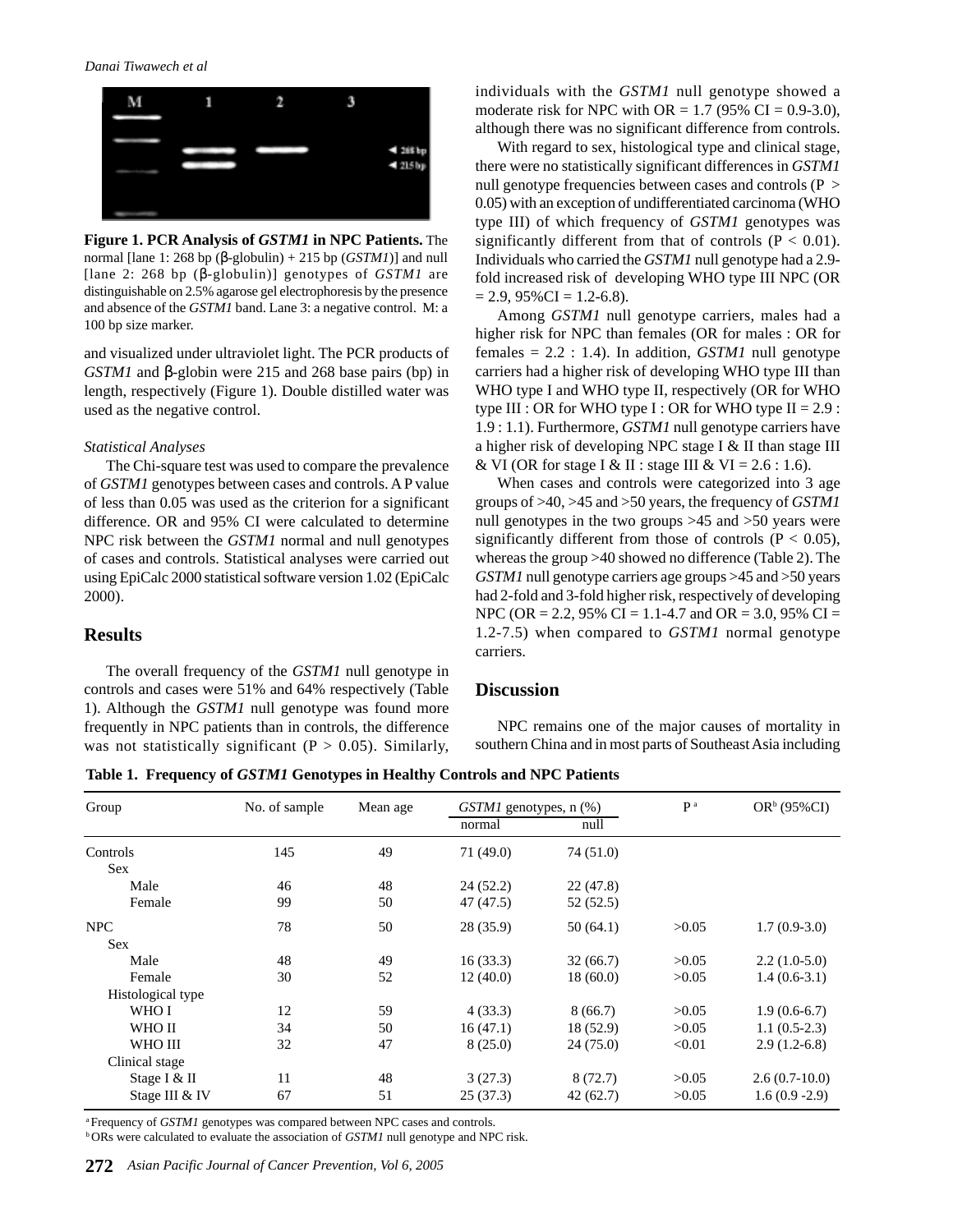| Age     |           | Controls, $n$ $(\%)$ |          | NPC, $n$ $(\%)$ |            |                          |
|---------|-----------|----------------------|----------|-----------------|------------|--------------------------|
| (years) | normal    | null                 | normal   | null            | <b>p</b> a | OR <sup>b</sup> (95% CI) |
| >40     | 52 (48.6) | 55 (51.4)            | 20(38.5) | 32(61.5)        | >0.05      | $1.5(0.8-2.9)$           |
| >45     | 39 (54.9) | 32(45.1)             | 17(35.4) | 31(64.6)        | < 0.05     | $2.2(1.1-4.7)$           |
| >50     | 28 (52.8) | 25(47.2)             | 10(27.0) | 27(73.0)        | < 0.05     | $3.0(1.2-7.5)$           |

### **Table 2. Characteristics of Controls and Cases by** *GSTM1* **Genotype and Age**

aFrequency of *GSTM1* genotypes was compared between NPC cases and controls.

b ORs were calculated to evaluate the association of *GSTM1* null genotype and NPC risk.

Thailand. The identification of an effective potential risk factor that can predict NPC susceptibility and be used to detect persons at risk but without clinical symptoms would be useful. It can lead to major goals in controlling this cancer by earlier identification and more efficient therapy and medical counseling as well. Our goal was to determine whether recent advances in molecular biology might provide a highly sensitive and specific genetic assay for rapid detection of individuals at high-risk of developing NPC.

Although the process of NPC development is still unclear, it has been hypothesized that NPC tumorigenesis may begin with metabolic activation of carcinogenic compounds by Phase I enzymes such as cytochrome P4502E1 (CYP2E1) to yield carcinogens such as an epoxide form of benzo(a)pyrene and aflatoxin that can further interact with host DNA. Support for this hypothesis was found in a study (Kato et al., 1995) that showed an association between *CYP2E1* polymorphism and higher DNA adduct levels in lung tissue. On the other hand, epoxide forms of carcinogens may be detoxified by phase II enzymes, particularly GSTs, resulting in cancer inhibition. Therefore, NPC susceptibility to carcinogens may in part depend on the metabolic balance between phase I and phase II enzymes in each particular individual. It was found that persons who carried genotypes for high activity of phase I enzymes and for low activity of phase II enzymes were at high risk of developing NPC (Hayashi et al., 1991; Kihara et al., 1995).

Our results showed that there was no overall association between the *GSTM1* polymorphism and NPC susceptibility and clinical stage of cancer  $(P > 0.05)$ , and were thus in agreement with the recent study by Chen et al. in Taiwanese populations (Cheng et al., 2003). They did not support the results of Nazar-Stewart et al. (1999) who reported a difference in *GSTM1* null genotype frequency between NPC patients and controls. On the other hand, our results did show that males were at a higher risk for NPC than females (OR for males : OR for females  $= 2.2$  : 1.4) and this correlated with incidence for NPC that has been reported in Thai populations. This results contrasted with those of Nazar-Stewar et al. (1999) who found that females with *GSTM1* null genotype were at a higher risk for NPC than males (OR for females : OR for males  $= 3.4 : 1.4$ .

Unexpectedly, we found that *GSTM1* null genotype was associated with the most aggressive histological type of NPC, WHO type III ( $OR = 2.9$ ,  $95\% CI = 1.2-6.8$ ). This indicated that *GSTM1* null genotype carriers might be at high risk of developing WHO type III NPC. Since WHO type III NPC has been reported to be more strongly associated with EBV infection than cigarette and alcohol consumption, the interpretation of this result is still unknown.

Although we found an increased risk for development of NPC squamous cell carcinoma WHO type I ( $OR = 1.9$ ,  $95\%CI = 0.6-6.7$  for *GSTM1* null genotype carriers, the difference from controls was not significant  $(P > 0.05)$ . This differed from the results of Nazar-Stewar et al. (1999) who reported an increase risk of NPC squamous cell carcinoma for *GSTM1* null genotype carriers ( $OR = 1.7$ ,  $95\% CI = 0.8$ -3.5).

Interestingly, a clear association between *GSTM1* polymorphism and NPC susceptibility was found when cases and controls were compared by age groups >45 and >50 years. Since cancer occurs mostly in aged population, age selection and grouping of study subjects strongly influenced the outcome of statistical analysis. Therefore, in order to perform case-control cancer studies, we need to be aware of this age-grouping effect and include large numbers of young subjects together with age-grouped cases and controls. We demonstrated that *GSTM1* null genotype carriers in age groups >45 to >50 years had 2- to 3-fold higher risk of developing NPC than *GSTM1* normal genotype carriers. This indicated that individuals with *GSTM1* null genotype in age groups >45 to >50 years were at high-risk for NPC. This was in agreement with the results of Nazar-Stewar et al. (1999) who found an association between the *GSTM1* null genotype and NPC susceptibility in Caucasians populations, particularly for persons of age >50 years.

The mechanism by which *GSTM1* null genotype increases susceptibility of NPC development is still undefined. It has been reported that heavy cigarette and alcohol consumption can be considered risk factors for NPC (Ho et al., 1999). Most of the Thai NPC patients had previously been exposed to aflatoxin B1 and nitrosamines for a long period via the diet and they were also former heavy cigarette and alcohol consumers (personal observtion). Therefore, we propose that the *GSTM1* null genotype may increase susceptibility to NPC development in middle-aged Thai people (>45 years) as a result of increased levels of the accumulated epoxide form of aflatoxin B1, benzo(a)pyrene and other procarcinogens of PAHs that induce DNA damage in epithelial cells of the nasopharynx.

Since we found that not all but about 36% of the *GSTM1* normal genotype developed NPC, it is clear that other factors may also increase the risk of NPC development in healthy controls. For example, human papillomavirus (HPV16)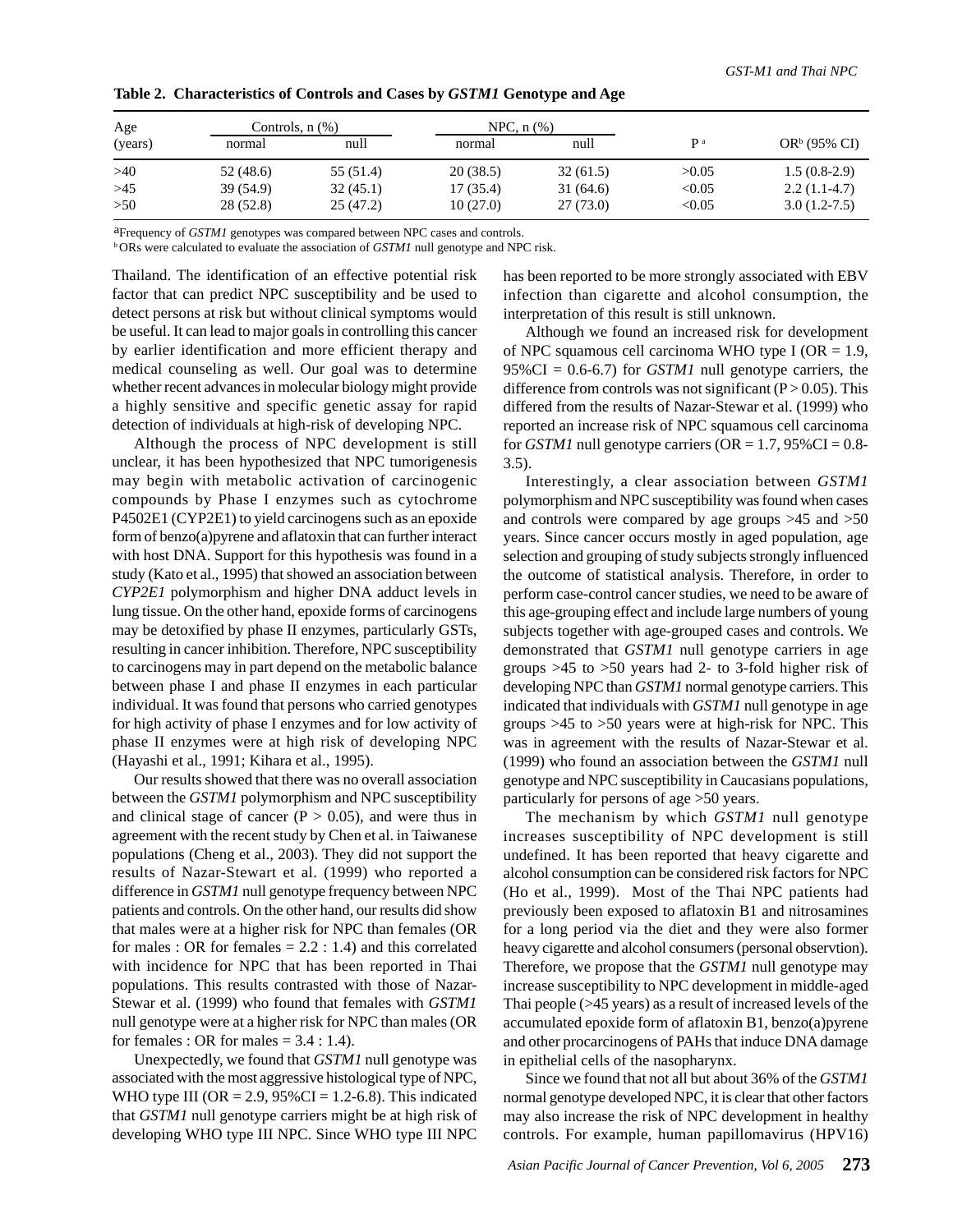#### *Danai Tiwawech et al*

infection has been reported to reduce *GSTM1* enzyme activity and *GSTM1* mRNA levels in human cervical keratinocytes in culture (Chen and Nirunsuksiri, 1999).

We suggest that inconsistent results among different studies may be due to differences in sample size, gender, age grouping and ethnic frame of the subjects, misuse of the statistical methods, and other differences in etiological conditions such as viral infection and prior carcinogen exposure that may affect the outcome of each study. In conclusion, despite the lack of overall association between *GSTM1* polymorphism and NPC development, we have shown a significant difference in *GSTM1* polymorphism between NPC patients and healthy controls in age groups >45 and >50 years and we have demonstrated that individuals with *GSTM1* null genotype in these two age groups had a higher risk of developing NPC than did those with *GSTM1* normal genotype. Therefore, we conclude that *GSTM1* polymorphism may be associated with NPC susceptibility and the *GSTM1* null genotype may be a potential risk factor for NPC in Thais. The investigation of *GSTM1* polymorphism in families and relatives of NPC patients and in people who develop chronic head and neck symptoms will be valuable for predicting and screening early stages of NPC.

# **Acknowledgements**

We gratefully acknowledge the Japan Society for the Promotion of Science (JSPS) ROPAKU (Dissertation Ph.D.) Program, MEXT Japan and the National Research Council of Thailand for grant support. This study was partly supported by the Core University System Exchange Programme under JSPS, coordinated by the University of Tokyo and Mahidol University. The authors thank Professor Timothy W. Flegel, Faculty of Science, Mahidol University, for his critical reading of the manuscript. This study constitutes a part of doctoral dissertaion (DT) submitted to the University of Tokyo.

# **References**

- Armstrong RW, Imrey PB, Lye MS, et al (1998). Nasopharyngeal carcinoma in Malaysian Chinese: salted fish and other dietary exposures. *Int J Cancer*, **77**, 228-35.
- Autrup, JL, Thomassen LH, Olsen JH, Wolf H, Autrup H (1999). Glutathione S-transferases as risk factors in prostate cancer. *Eur J Cancer Prev*, **8**, 525-32.
- Chen C, Nirunsuksiri W (1999). Decreased expression of glutathione S-transferase M1 in HPV16-transfected human cervical keratinocytes in culture. *Carcinogenesis*, **20**, 699-703.
- Cheng YJ, Chien YC, Hildesheim A, et al (2003). No association between genetic polymorphisms of CYP1A1, GSTM1, GSTT1, GSTP1, NAT2, and nasopharyngeal carcinoma in Taiwan. *Cancer Epidemiol. Biomarkers Prev*, **12**, 179-80.
- Deerasamee S, Martin N, Sontipong S, et al (1999). Eds. Cancer in Thailand Vol. II 1992-1994, IARC technical report, Lyon, **34**, 30-2.
- Deng ZL, Wei YP, Ma Y (2005). Polymorphism of glutathione *S*-

transferase mu 1 and theta 1 genes and hepatocellular carcinoma in southern Guangxi, China. *World J Gastroenterol*, **11**, 272-4.

- EpiCalc 2000 statistical software version 1.02 (http:// www.myatt.demon.co.uk/epicalc.htm).
- Ford JG, Li Y, O'Sullivan MM, et al (2000). Glutathione Stransferase M1 polymorphism and lung cancer risk in African-Americans. *Carcinogenesis*, **21**, 1971-5.
- Fleming ID, Cooper JS, Henson DE, et al (1997). Eds. AJCC cancer staging manual. 5<sup>th</sup> edition. Philadelphia: Lippincott-Raven.
- Gawronska-Szklarz B, Lubinski J, Klandy J, et al (1999). Polymorphism of GSTM1 gene in patients with colorectal cancer and colonic polyps. *Exp Toxicol Pathol*, **51** 321-5.
- Gao Y, Zhang Q (1999). Polymorphisms of the GSTM1 and CYP2D6 genes associated with susceptibility to lung cancer in Chinese. *Mutat Res*, **444**, 441-9.
- Golovleva I, Birgander R, Sjalander A, Lundgren E, Beckman L (1997). Interferon-alpha and p53 alleles involved in nasopharyngeal carcinoma. *Carcinogenesis*, **18**, 645-7.
- Heagerty AH, Fitzgerald D, Smith A, et al (1994). Glutathione Stransferase GSTM1 phenotypes and protection against cutaneous tumours. *Lancet* , **343**, 266-8.
- Hayashi S, Watanabe J, Kawajiri K (1991). Genetic polymorphisms in the 5'-flanking region change transcriptional regulation of the human cytochrome P450IIE1 gene. *J Biochem*, **110**, 559- 65.
- Hayes JD, Pulford DJ (1995). The glutathione S-transferase supergene family: regulation of GST and the contribution of the isoenzymes to cancer chemoprotection and drug resistance. *Crit Rev Biochem Mol Biol*, **30**, 445-600.
- Hildesheim A, West S, De Veyra E (1992). Herbal medicine use, Epstein-Barr virus, and risk of nasopharyngeal carcinoma. *Cancer Res*, **52**, 3048-51.
- Ho CK, Lo W CH, Huang PH (1999). Suspected nasopharyngeal carcinoma in three workers with long term exposure to sulphuric acid vapour. *Occup Environ Med*, **56**, 426-8.
- IARC (1997). IARC Monographs on the evaluation of carcinogenic risks to humans, Vol. 70, Epstein-Barr virus and Kaposi's sarcoma herpesvirus/ human herpesvirus 8, Lyon.
- Jeannel D, Hubert A, de Vathaire F (1990). Diet living conditions and nasopharyngeal carcinoma in Tunisia-A case-control study. *Int J Cancer*, **46**, 421-5.
- Kato S, Bowman ED, Harrington AM, Blomeke B, Shields PG (1995). Human lung carcinogen-DNA adduct levels mediated by genetic polymorphisms in vivo. *J Natl Cancer Inst*, **87**, 902- 7.
- Kihara M, Kihara M, Noda K (1995). Risk of smoking for squamous and small-cell carcinomas of the lung modulated by combinations of CYP1A1 and GSTM1 gene polymorphisms in a Japanese population. *Carcinogenesis*, **16**, 2331-6.
- Kietthubthew S, Sriplung H, Au WW (2001). Genetic and environmental interactions on oral cancer in Southern Thailand. *Environ Mol Mutagen*, **37**, 111-6.
- Kelsey KT, Spitz MR, Zuo ZF, Wiencke JK (1997). Polymorphisms in the glutathione S-transferase class \_ and genes interact and increase susceptibility to lung cancer in minority populations (Texas, United States). *Cancer Cause Contr*, **8**, 554-9.
- Kim WJ, Kim H, Kim CH (2002). GSTT1-null genotype is a protective factor against bladder cancer. *Urology*, **60**, 913-8.
- Kiyohara C, Shirakawa T, Hopkin JM (2002). Genetic polymorphism of enzymes involved in xenobiotic metabolism and the risk of lung cancer. *Environ Health Prevent Med*, **7**, 47-59.